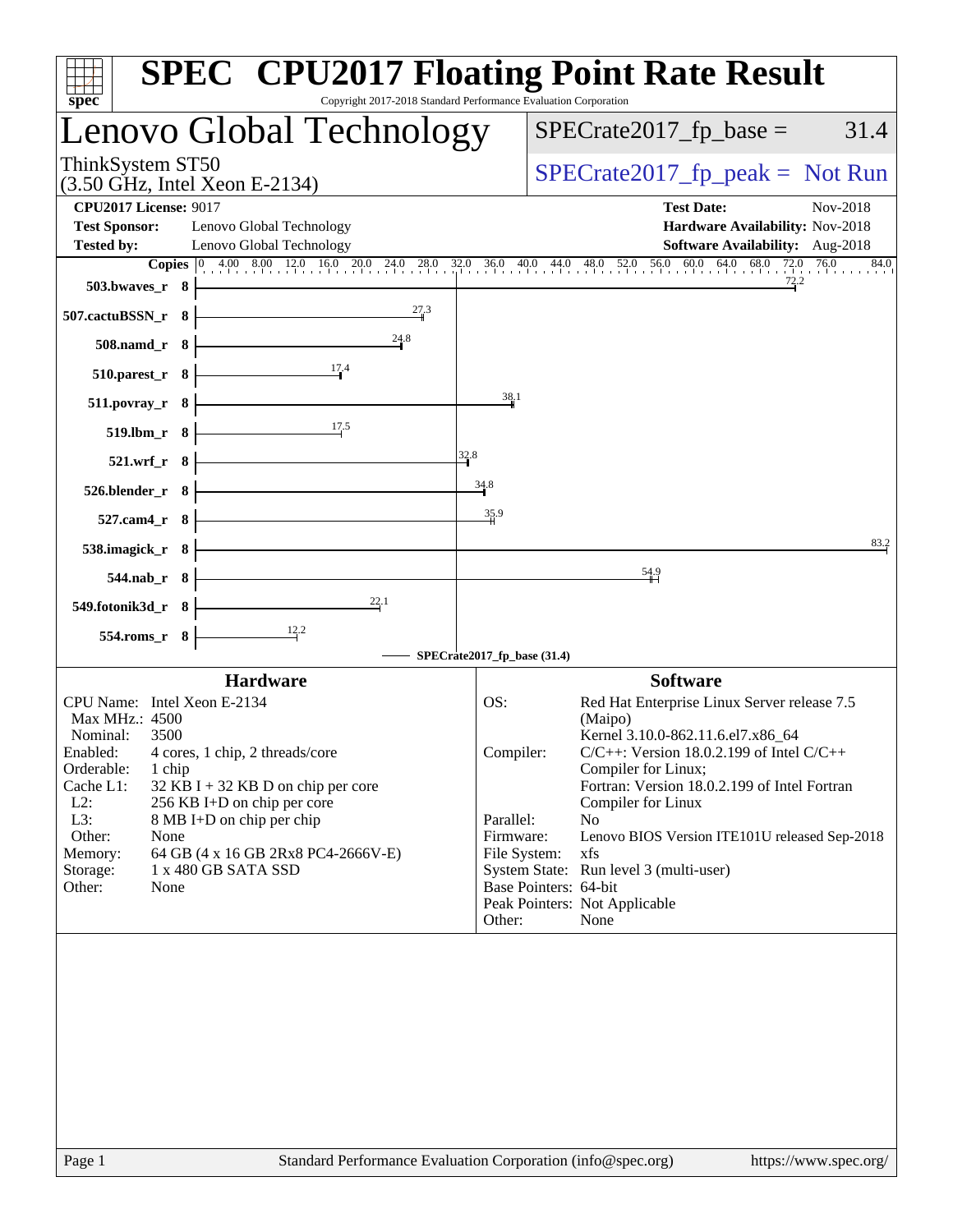

# Lenovo Global Technology

(3.50 GHz, Intel Xeon E-2134)

ThinkSystem ST50  $SPECrate2017$  fp\_peak = Not Run

 $SPECTate2017<sub>fp</sub> base =  $31.4$$ 

**[CPU2017 License:](http://www.spec.org/auto/cpu2017/Docs/result-fields.html#CPU2017License)** 9017 **[Test Date:](http://www.spec.org/auto/cpu2017/Docs/result-fields.html#TestDate)** Nov-2018

**[Test Sponsor:](http://www.spec.org/auto/cpu2017/Docs/result-fields.html#TestSponsor)** Lenovo Global Technology **[Hardware Availability:](http://www.spec.org/auto/cpu2017/Docs/result-fields.html#HardwareAvailability)** Nov-2018 **[Tested by:](http://www.spec.org/auto/cpu2017/Docs/result-fields.html#Testedby)** Lenovo Global Technology **[Software Availability:](http://www.spec.org/auto/cpu2017/Docs/result-fields.html#SoftwareAvailability)** Aug-2018

#### **[Results Table](http://www.spec.org/auto/cpu2017/Docs/result-fields.html#ResultsTable)**

|                                             |               |                |       | <b>Base</b>    |       |                |       | <b>Peak</b>   |                |              |                |              |                |              |
|---------------------------------------------|---------------|----------------|-------|----------------|-------|----------------|-------|---------------|----------------|--------------|----------------|--------------|----------------|--------------|
| <b>Benchmark</b>                            | <b>Copies</b> | <b>Seconds</b> | Ratio | <b>Seconds</b> | Ratio | <b>Seconds</b> | Ratio | <b>Copies</b> | <b>Seconds</b> | <b>Ratio</b> | <b>Seconds</b> | <b>Ratio</b> | <b>Seconds</b> | <b>Ratio</b> |
| 503.bwayes_r                                | 8             | 1111           | 72.2  | 1111           | 72.2  | 1111           | 72.2  |               |                |              |                |              |                |              |
| 507.cactuBSSN r                             | 8             | 372            | 27.3  | 369            | 27.4  | 372            | 27.2  |               |                |              |                |              |                |              |
| 508.namd_r                                  | 8             | 306            | 24.9  | 306            | 24.8  | 308            | 24.7  |               |                |              |                |              |                |              |
| 510.parest_r                                | 8             | 1197           | 17.5  | 1207           | 17.3  | 1201           | 17.4  |               |                |              |                |              |                |              |
| 511.povray_r                                | 8             | 491            | 38.0  | <u>490</u>     | 38.1  | 488            | 38.3  |               |                |              |                |              |                |              |
| 519.lbm r                                   | 8             | 482            | 17.5  | 482            | 17.5  | 482            | 17.5  |               |                |              |                |              |                |              |
| $521$ .wrf r                                | 8             | 545            | 32.9  | 547            | 32.8  | 548            | 32.7  |               |                |              |                |              |                |              |
| 526.blender r                               | 8             | 350            | 34.8  | 351            | 34.7  | 349            | 34.9  |               |                |              |                |              |                |              |
| $527$ .cam $4r$                             | 8             | 389            | 35.9  | 393            | 35.6  | 389            | 36.0  |               |                |              |                |              |                |              |
| 538.imagick_r                               | 8             | 239            | 83.2  | 239            | 83.2  | 239            | 83.2  |               |                |              |                |              |                |              |
| $544$ .nab_r                                | 8             | 246            | 54.7  | 245            | 54.9  | 241            | 55.8  |               |                |              |                |              |                |              |
| 549.fotonik3d r                             | 8             | 1408           | 22.1  | 1408           | 22.1  | 1408           | 22.1  |               |                |              |                |              |                |              |
| $554$ .roms_r                               | 8             | 1045           | 12.2  | 1045           | 12.2  | 1042           | 12.2  |               |                |              |                |              |                |              |
| $SPECrate2017$ fp base =<br>31.4            |               |                |       |                |       |                |       |               |                |              |                |              |                |              |
| $SPECrate2017$ _fp_peak =<br><b>Not Run</b> |               |                |       |                |       |                |       |               |                |              |                |              |                |              |

Results appear in the [order in which they were run](http://www.spec.org/auto/cpu2017/Docs/result-fields.html#RunOrder). Bold underlined text [indicates a median measurement](http://www.spec.org/auto/cpu2017/Docs/result-fields.html#Median).

#### **[Submit Notes](http://www.spec.org/auto/cpu2017/Docs/result-fields.html#SubmitNotes)**

 The taskset mechanism was used to bind copies to processors. The config file option 'submit' was used to generate taskset commands to bind each copy to a specific processor. For details, please see the config file.

### **[Operating System Notes](http://www.spec.org/auto/cpu2017/Docs/result-fields.html#OperatingSystemNotes)**

Stack size set to unlimited using "ulimit -s unlimited"

#### **[General Notes](http://www.spec.org/auto/cpu2017/Docs/result-fields.html#GeneralNotes)**

Environment variables set by runcpu before the start of the run: LD\_LIBRARY\_PATH = "/home/cpu2017-1.0.5-ic18.0u2/lib/ia32:/home/cpu2017-1.0.5-ic18.0u2/lib/intel64" LD\_LIBRARY\_PATH = "\$LD\_LIBRARY\_PATH:/home/cpu2017-1.0.5-ic18.0u2/je5.0.1-32:/home/cpu2017-1.0.5-ic18.0u2/je5.0.1-64"

 Binaries compiled on a system with 1x Intel Core i7-6700K CPU + 32GB RAM memory using Redhat Enterprise Linux 7.5 Transparent Huge Pages enabled by default Prior to runcpu invocation Filesystem page cache synced and cleared with: sync; echo 3> /proc/sys/vm/drop\_caches Yes: The test sponsor attests, as of date of publication, that CVE-2017-5754 (Meltdown) is mitigated in the system as tested and documented.

**(Continued on next page)**

| Page 2 | Standard Performance Evaluation Corporation (info@spec.org) | https://www.spec.org/ |
|--------|-------------------------------------------------------------|-----------------------|
|--------|-------------------------------------------------------------|-----------------------|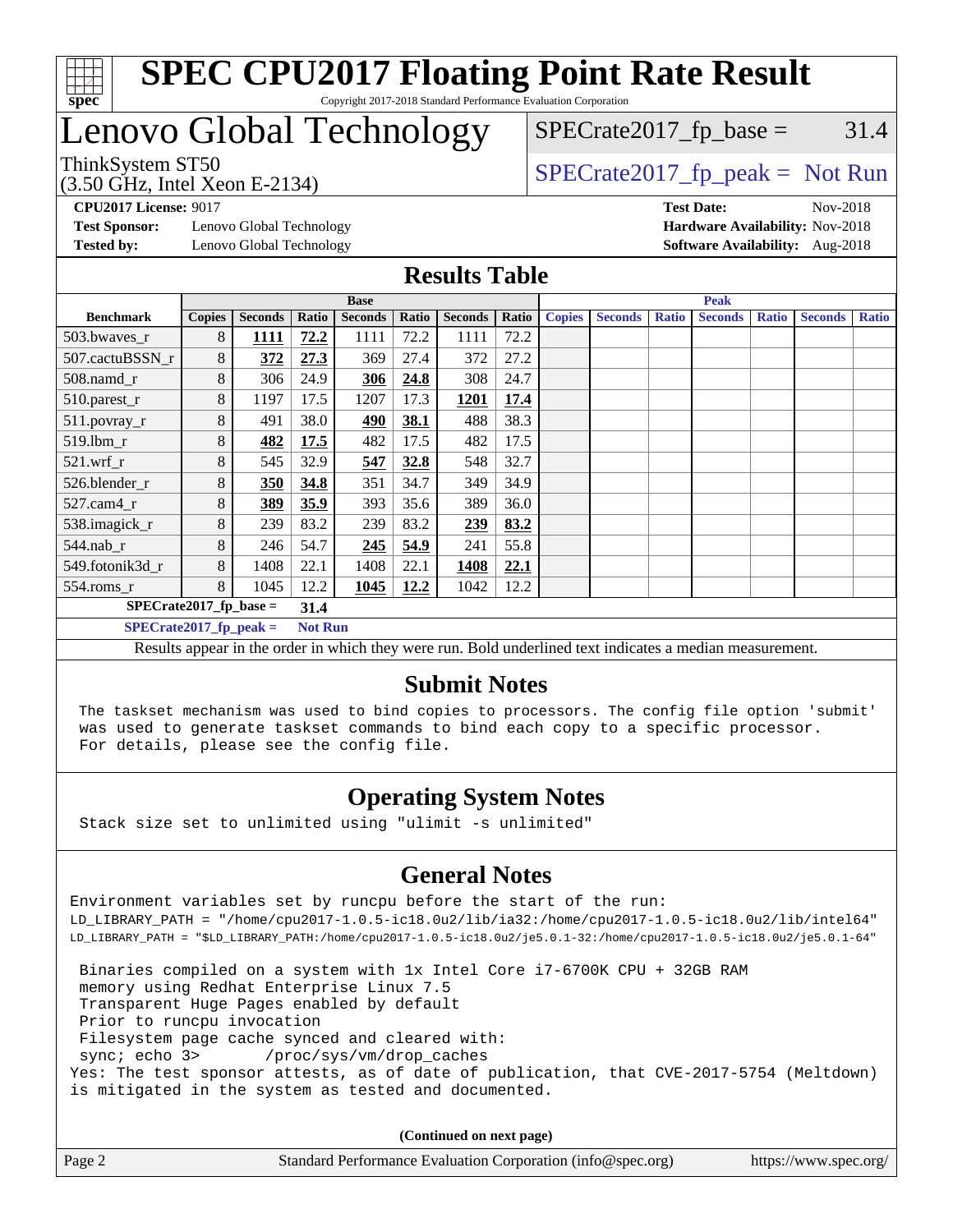

# Lenovo Global Technology

 $SPECTate2017<sub>fp</sub> base =  $31.4$$ 

(3.50 GHz, Intel Xeon E-2134)

ThinkSystem ST50  $SPECrate2017$  fp\_peak = Not Run

**[Test Sponsor:](http://www.spec.org/auto/cpu2017/Docs/result-fields.html#TestSponsor)** Lenovo Global Technology **[Hardware Availability:](http://www.spec.org/auto/cpu2017/Docs/result-fields.html#HardwareAvailability)** Nov-2018 **[Tested by:](http://www.spec.org/auto/cpu2017/Docs/result-fields.html#Testedby)** Lenovo Global Technology **[Software Availability:](http://www.spec.org/auto/cpu2017/Docs/result-fields.html#SoftwareAvailability)** Aug-2018

**[CPU2017 License:](http://www.spec.org/auto/cpu2017/Docs/result-fields.html#CPU2017License)** 9017 **[Test Date:](http://www.spec.org/auto/cpu2017/Docs/result-fields.html#TestDate)** Nov-2018

#### **[General Notes \(Continued\)](http://www.spec.org/auto/cpu2017/Docs/result-fields.html#GeneralNotes)**

Yes: The test sponsor attests, as of date of publication, that CVE-2017-5753 (Spectre variant 1) is mitigated in the system as tested and documented. Yes: The test sponsor attests, as of date of publication, that CVE-2017-5715 (Spectre variant 2) is mitigated in the system as tested and documented.

#### **[Platform Notes](http://www.spec.org/auto/cpu2017/Docs/result-fields.html#PlatformNotes)**

Page 3 Standard Performance Evaluation Corporation [\(info@spec.org\)](mailto:info@spec.org) <https://www.spec.org/> BIOS configuration: ICE Performance Mode set to 4HD Cooling Mode Sysinfo program /home/cpu2017-1.0.5-ic18.0u2/bin/sysinfo Rev: r5974 of 2018-05-19 9bcde8f2999c33d61f64985e45859ea9 running on st50 Fri Nov 9 21:20:21 2018 SUT (System Under Test) info as seen by some common utilities. For more information on this section, see <https://www.spec.org/cpu2017/Docs/config.html#sysinfo> From /proc/cpuinfo model name : Intel(R) Xeon(R) E-2134 CPU @ 3.50GHz 1 "physical id"s (chips) 8 "processors" cores, siblings (Caution: counting these is hw and system dependent. The following excerpts from /proc/cpuinfo might not be reliable. Use with caution.) cpu cores : 4 siblings : 8 physical 0: cores 0 1 2 3 From lscpu: Architecture: x86\_64 CPU op-mode(s): 32-bit, 64-bit Byte Order: Little Endian  $CPU(s): 8$  On-line CPU(s) list: 0-7 Thread(s) per core: 2 Core(s) per socket: 4 Socket(s): 1 NUMA node(s): 1 Vendor ID: GenuineIntel CPU family: 6 Model: 158 Model name: Intel(R) Xeon(R) E-2134 CPU @ 3.50GHz<br>Stepping: 10 Stepping: CPU MHz: 4477.966 CPU max MHz: 4500.0000 CPU min MHz: 800.0000 BogoMIPS: 7008.00 **(Continued on next page)**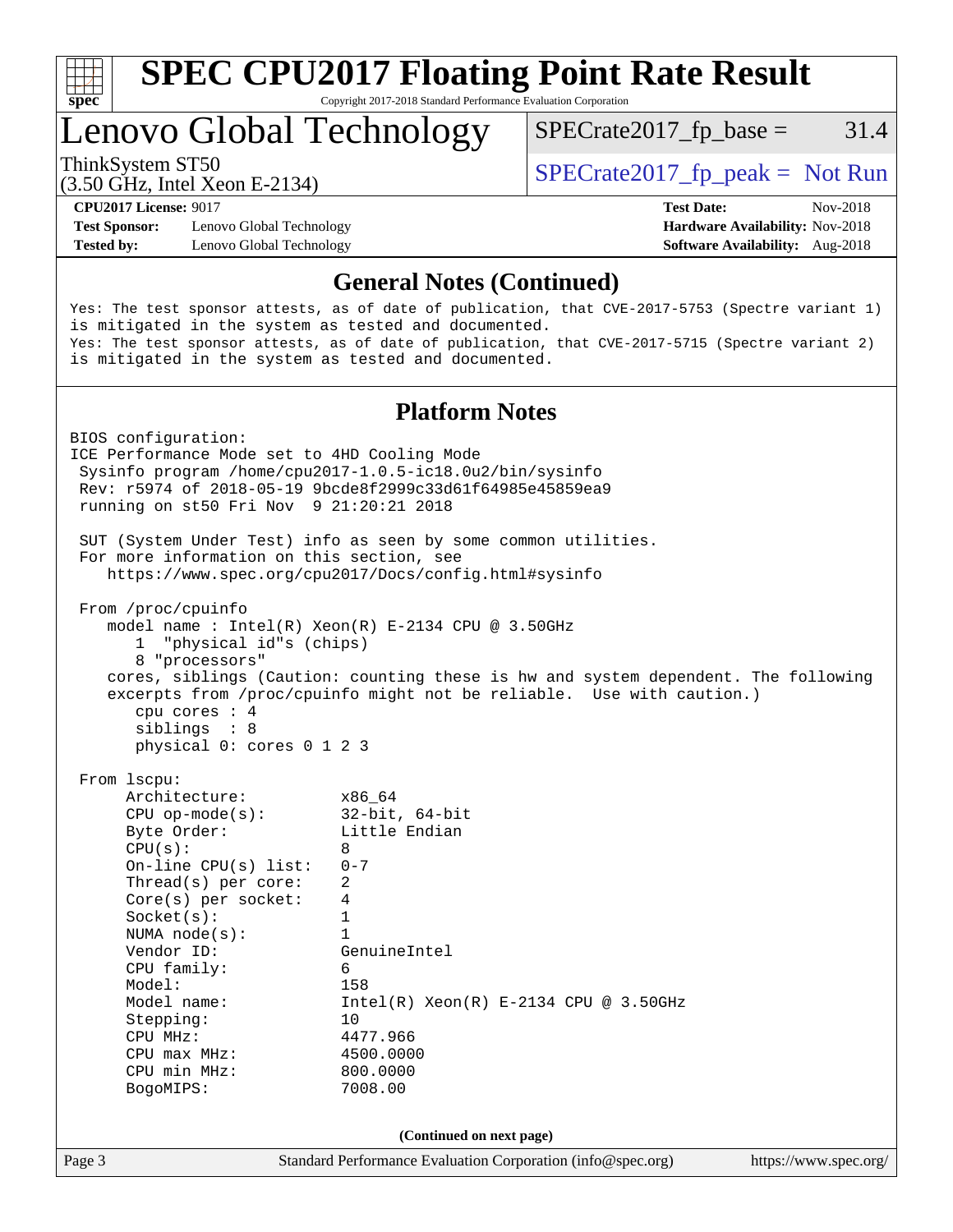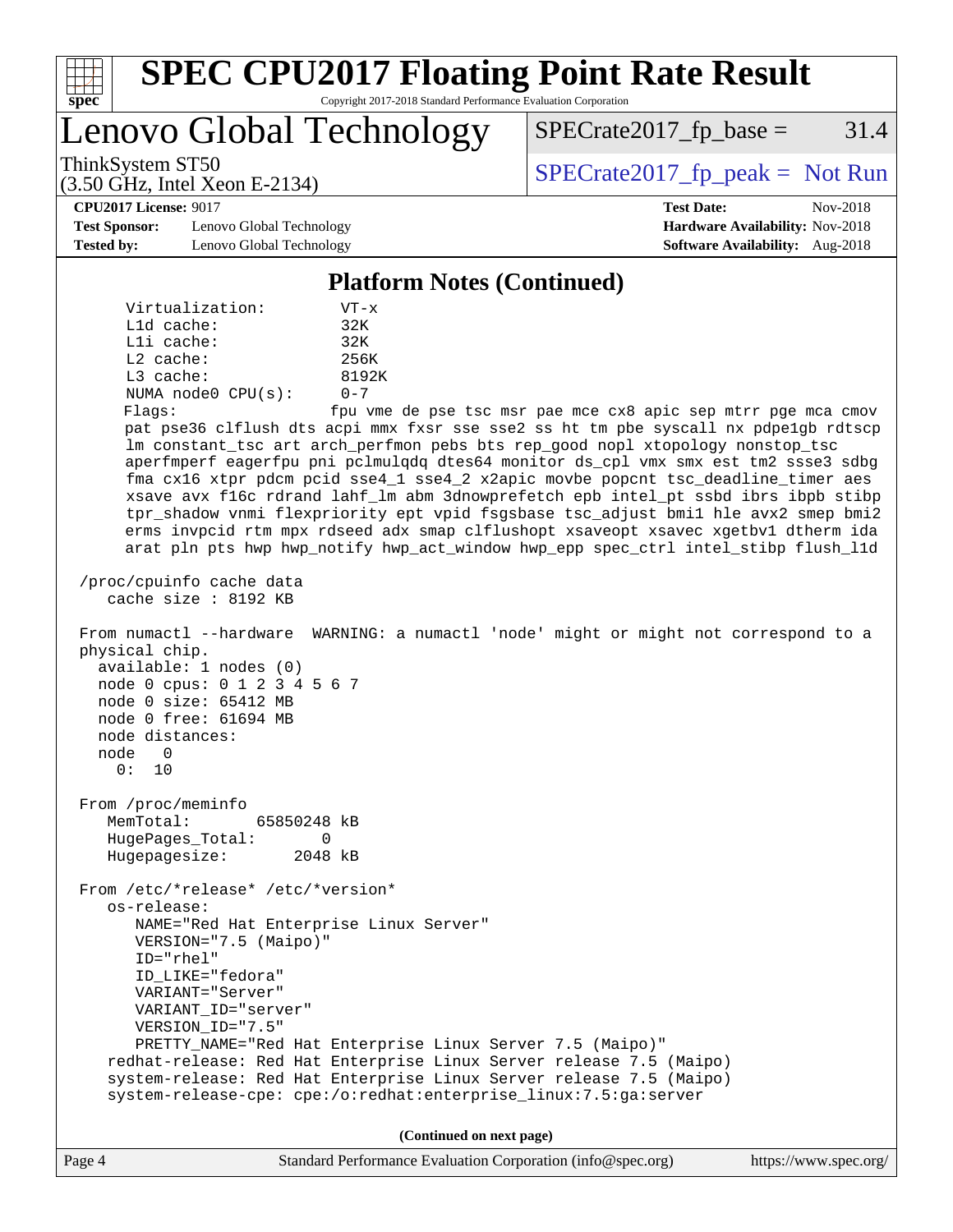

# **[SPEC CPU2017 Floating Point Rate Result](http://www.spec.org/auto/cpu2017/Docs/result-fields.html#SPECCPU2017FloatingPointRateResult)**

Copyright 2017-2018 Standard Performance Evaluation Corporation

### Lenovo Global Technology

 $SPECTate2017<sub>fp</sub> base =  $31.4$$ 

(3.50 GHz, Intel Xeon E-2134)

ThinkSystem ST50<br>(3.50 GHz, Intel Xeon E-2134) [SPECrate2017\\_fp\\_peak =](http://www.spec.org/auto/cpu2017/Docs/result-fields.html#SPECrate2017fppeak) Not Run

**[Test Sponsor:](http://www.spec.org/auto/cpu2017/Docs/result-fields.html#TestSponsor)** Lenovo Global Technology **[Hardware Availability:](http://www.spec.org/auto/cpu2017/Docs/result-fields.html#HardwareAvailability)** Nov-2018 **[Tested by:](http://www.spec.org/auto/cpu2017/Docs/result-fields.html#Testedby)** Lenovo Global Technology **[Software Availability:](http://www.spec.org/auto/cpu2017/Docs/result-fields.html#SoftwareAvailability)** Aug-2018

**[CPU2017 License:](http://www.spec.org/auto/cpu2017/Docs/result-fields.html#CPU2017License)** 9017 **[Test Date:](http://www.spec.org/auto/cpu2017/Docs/result-fields.html#TestDate)** Nov-2018

#### **[Platform Notes \(Continued\)](http://www.spec.org/auto/cpu2017/Docs/result-fields.html#PlatformNotes)**

uname -a:

 Linux st50 3.10.0-862.11.6.el7.x86\_64 #1 SMP Fri Aug 10 16:55:11 UTC 2018 x86\_64 x86\_64 x86\_64 GNU/Linux

Kernel self-reported vulnerability status:

 CVE-2017-5754 (Meltdown): Mitigation: PTI CVE-2017-5753 (Spectre variant 1): Mitigation: Load fences, \_\_user pointer sanitization CVE-2017-5715 (Spectre variant 2): Mitigation: IBRS (kernel)

run-level 3 Nov 9 10:21

 SPEC is set to: /home/cpu2017-1.0.5-ic18.0u2 Filesystem Type Size Used Avail Use% Mounted on /dev/sda2 xfs 381G 14G 367G 4% /home

 Additional information from dmidecode follows. WARNING: Use caution when you interpret this section. The 'dmidecode' program reads system data which is "intended to allow hardware to be accurately determined", but the intent may not be met, as there are frequent changes to hardware, firmware, and the "DMTF SMBIOS" standard. BIOS LENOVO ITE101U 09/12/2018 Memory: 4x SK Hynix HMA82GU7CJR8N-VK 16 GB 2 rank 2667

(End of data from sysinfo program)

### **[Compiler Version Notes](http://www.spec.org/auto/cpu2017/Docs/result-fields.html#CompilerVersionNotes)**

| CC.    | $519.1$ bm_r(base) $538.imagick_r(base)$ $544.nab_r(base)$                                    |  |
|--------|-----------------------------------------------------------------------------------------------|--|
|        | icc (ICC) 18.0.2 20180210<br>Copyright (C) 1985-2018 Intel Corporation. All rights reserved.  |  |
|        | CXXC 508. namd $r(base)$ 510. parest $r(base)$                                                |  |
|        | icpc (ICC) 18.0.2 20180210<br>Copyright (C) 1985-2018 Intel Corporation. All rights reserved. |  |
| CC.    | 511.povray r(base) 526.blender r(base)                                                        |  |
|        | (Continued on next page)                                                                      |  |
| Page 5 | Standard Performance Evaluation Corporation (info@spec.org)<br>https://www.spec.org/          |  |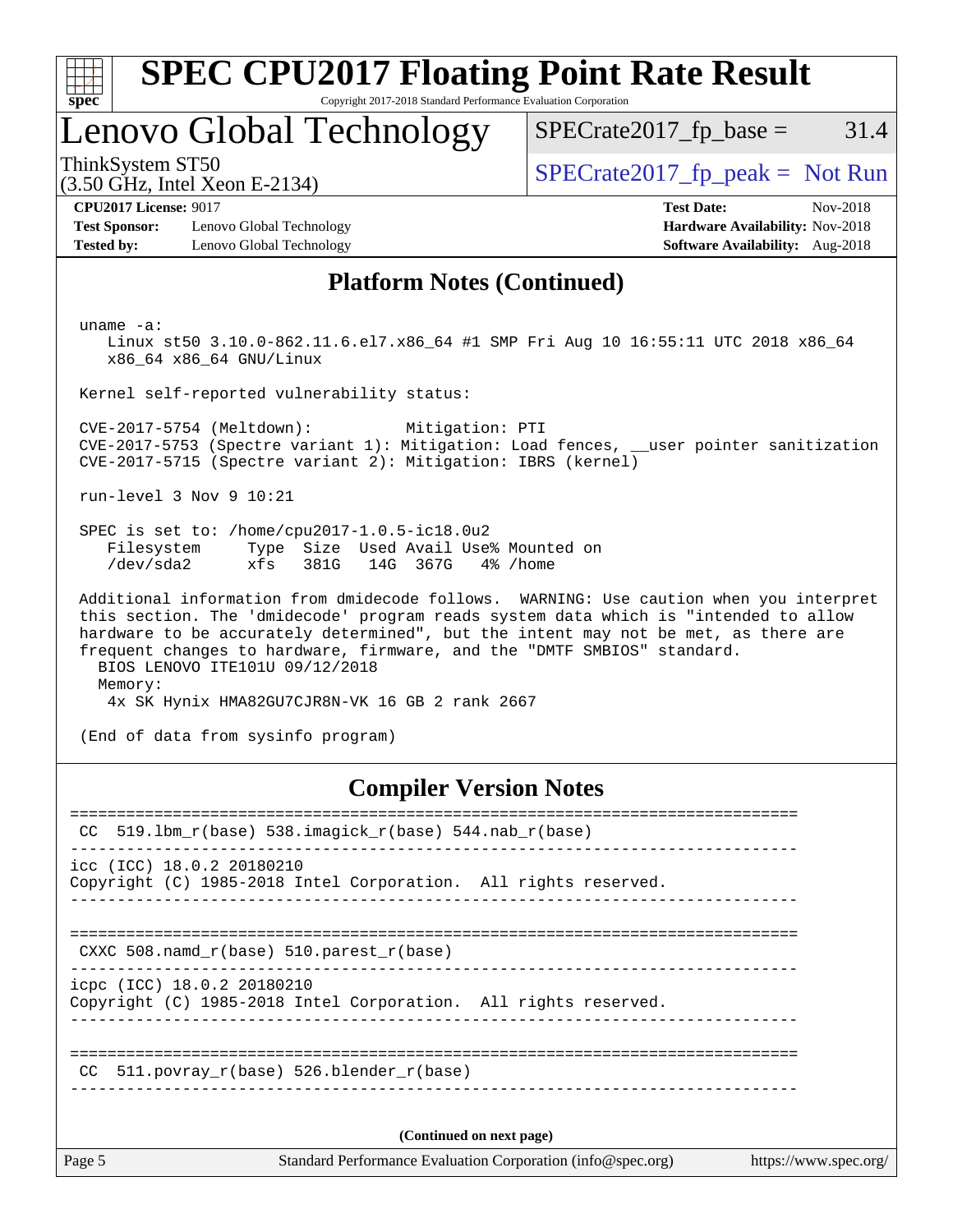

# **[SPEC CPU2017 Floating Point Rate Result](http://www.spec.org/auto/cpu2017/Docs/result-fields.html#SPECCPU2017FloatingPointRateResult)**

Copyright 2017-2018 Standard Performance Evaluation Corporation

Lenovo Global Technology

 $SPECTate2017_fp\_base = 31.4$ 

(3.50 GHz, Intel Xeon E-2134)

ThinkSystem ST50<br>  $(3.50 \text{ GHz. Intel Yoon E } 2134)$  [SPECrate2017\\_fp\\_peak =](http://www.spec.org/auto/cpu2017/Docs/result-fields.html#SPECrate2017fppeak) Not Run

**[Tested by:](http://www.spec.org/auto/cpu2017/Docs/result-fields.html#Testedby)** Lenovo Global Technology **[Software Availability:](http://www.spec.org/auto/cpu2017/Docs/result-fields.html#SoftwareAvailability)** Aug-2018

**[CPU2017 License:](http://www.spec.org/auto/cpu2017/Docs/result-fields.html#CPU2017License)** 9017 **[Test Date:](http://www.spec.org/auto/cpu2017/Docs/result-fields.html#TestDate)** Nov-2018 **[Test Sponsor:](http://www.spec.org/auto/cpu2017/Docs/result-fields.html#TestSponsor)** Lenovo Global Technology **[Hardware Availability:](http://www.spec.org/auto/cpu2017/Docs/result-fields.html#HardwareAvailability)** Nov-2018

#### **[Compiler Version Notes \(Continued\)](http://www.spec.org/auto/cpu2017/Docs/result-fields.html#CompilerVersionNotes)**

| icpc (ICC) 18.0.2 20180210<br>Copyright (C) 1985-2018 Intel Corporation. All rights reserved.<br>icc (ICC) 18.0.2 20180210<br>Copyright (C) 1985-2018 Intel Corporation. All rights reserved.    |  |
|--------------------------------------------------------------------------------------------------------------------------------------------------------------------------------------------------|--|
| FC 507.cactuBSSN r(base)                                                                                                                                                                         |  |
| icpc (ICC) 18.0.2 20180210<br>Copyright (C) 1985-2018 Intel Corporation. All rights reserved.<br>icc (ICC) 18.0.2 20180210                                                                       |  |
| Copyright (C) 1985-2018 Intel Corporation. All rights reserved.<br>ifort (IFORT) 18.0.2 20180210<br>Copyright (C) 1985-2018 Intel Corporation. All rights reserved.                              |  |
|                                                                                                                                                                                                  |  |
| FC 503.bwaves_r(base) 549.fotonik3d_r(base) 554.roms_r(base)                                                                                                                                     |  |
| ifort (IFORT) 18.0.2 20180210<br>Copyright (C) 1985-2018 Intel Corporation. All rights reserved.                                                                                                 |  |
| $CC$ 521.wrf_r(base) 527.cam4_r(base)                                                                                                                                                            |  |
| ifort (IFORT) 18.0.2 20180210<br>Copyright (C) 1985-2018 Intel Corporation. All rights reserved.<br>icc (ICC) 18.0.2 20180210<br>Copyright (C) 1985-2018 Intel Corporation. All rights reserved. |  |
|                                                                                                                                                                                                  |  |

### **[Base Compiler Invocation](http://www.spec.org/auto/cpu2017/Docs/result-fields.html#BaseCompilerInvocation)**

[C benchmarks](http://www.spec.org/auto/cpu2017/Docs/result-fields.html#Cbenchmarks): [icc -m64 -std=c11](http://www.spec.org/cpu2017/results/res2018q4/cpu2017-20181113-09692.flags.html#user_CCbase_intel_icc_64bit_c11_33ee0cdaae7deeeab2a9725423ba97205ce30f63b9926c2519791662299b76a0318f32ddfffdc46587804de3178b4f9328c46fa7c2b0cd779d7a61945c91cd35)

[C++ benchmarks:](http://www.spec.org/auto/cpu2017/Docs/result-fields.html#CXXbenchmarks) [icpc -m64](http://www.spec.org/cpu2017/results/res2018q4/cpu2017-20181113-09692.flags.html#user_CXXbase_intel_icpc_64bit_4ecb2543ae3f1412ef961e0650ca070fec7b7afdcd6ed48761b84423119d1bf6bdf5cad15b44d48e7256388bc77273b966e5eb805aefd121eb22e9299b2ec9d9)

[Fortran benchmarks](http://www.spec.org/auto/cpu2017/Docs/result-fields.html#Fortranbenchmarks): [ifort -m64](http://www.spec.org/cpu2017/results/res2018q4/cpu2017-20181113-09692.flags.html#user_FCbase_intel_ifort_64bit_24f2bb282fbaeffd6157abe4f878425411749daecae9a33200eee2bee2fe76f3b89351d69a8130dd5949958ce389cf37ff59a95e7a40d588e8d3a57e0c3fd751)

[Benchmarks using both Fortran and C](http://www.spec.org/auto/cpu2017/Docs/result-fields.html#BenchmarksusingbothFortranandC): [ifort -m64](http://www.spec.org/cpu2017/results/res2018q4/cpu2017-20181113-09692.flags.html#user_CC_FCbase_intel_ifort_64bit_24f2bb282fbaeffd6157abe4f878425411749daecae9a33200eee2bee2fe76f3b89351d69a8130dd5949958ce389cf37ff59a95e7a40d588e8d3a57e0c3fd751) [icc -m64 -std=c11](http://www.spec.org/cpu2017/results/res2018q4/cpu2017-20181113-09692.flags.html#user_CC_FCbase_intel_icc_64bit_c11_33ee0cdaae7deeeab2a9725423ba97205ce30f63b9926c2519791662299b76a0318f32ddfffdc46587804de3178b4f9328c46fa7c2b0cd779d7a61945c91cd35)

**(Continued on next page)**

Page 6 Standard Performance Evaluation Corporation [\(info@spec.org\)](mailto:info@spec.org) <https://www.spec.org/>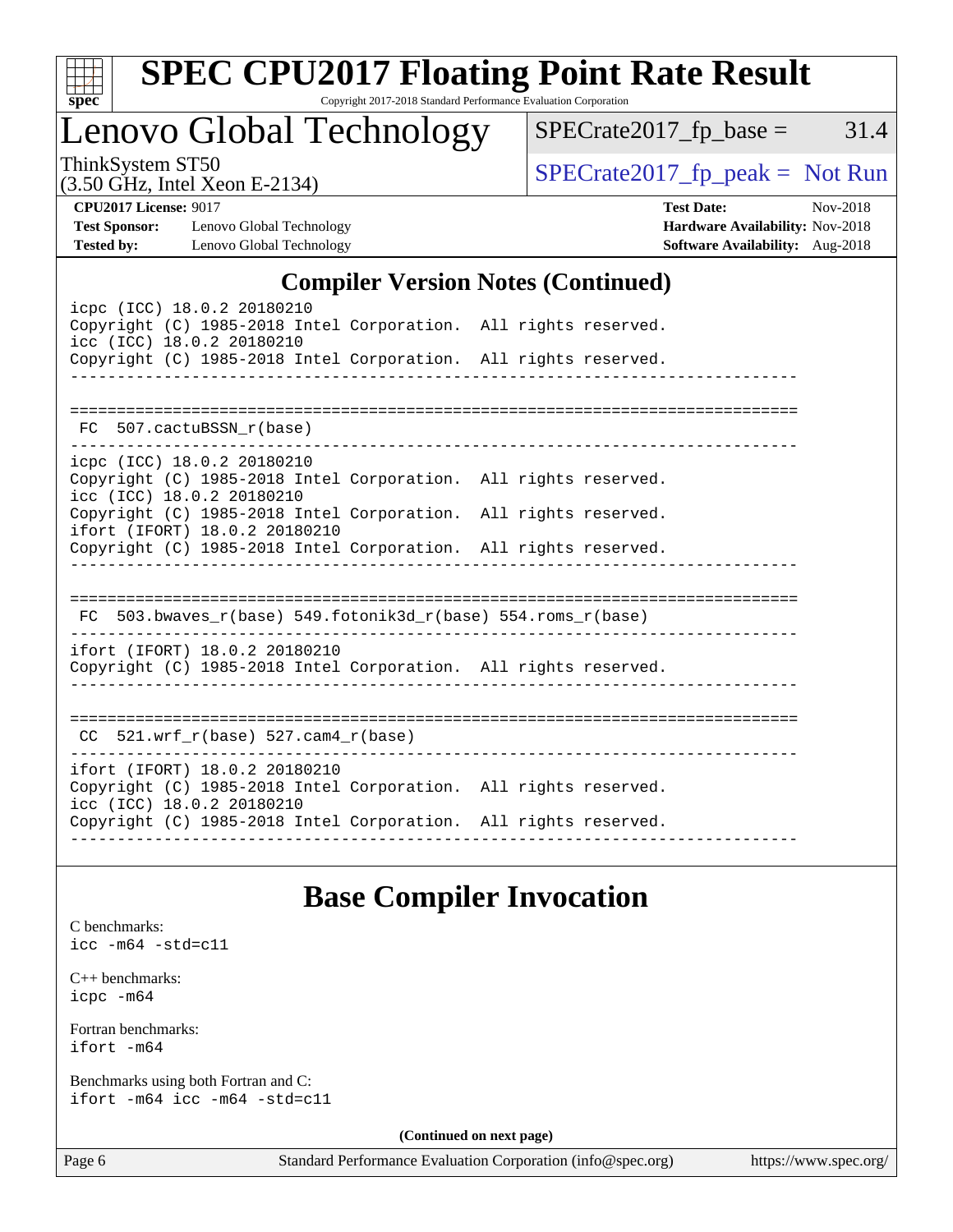

# Lenovo Global Technology

 $SPECTate2017<sub>fp</sub> base =  $31.4$$ 

(3.50 GHz, Intel Xeon E-2134)

ThinkSystem ST50  $SPECrate2017$  fp\_peak = Not Run

**[Test Sponsor:](http://www.spec.org/auto/cpu2017/Docs/result-fields.html#TestSponsor)** Lenovo Global Technology **[Hardware Availability:](http://www.spec.org/auto/cpu2017/Docs/result-fields.html#HardwareAvailability)** Nov-2018 **[Tested by:](http://www.spec.org/auto/cpu2017/Docs/result-fields.html#Testedby)** Lenovo Global Technology **[Software Availability:](http://www.spec.org/auto/cpu2017/Docs/result-fields.html#SoftwareAvailability)** Aug-2018

**[CPU2017 License:](http://www.spec.org/auto/cpu2017/Docs/result-fields.html#CPU2017License)** 9017 **[Test Date:](http://www.spec.org/auto/cpu2017/Docs/result-fields.html#TestDate)** Nov-2018

### **[Base Compiler Invocation \(Continued\)](http://www.spec.org/auto/cpu2017/Docs/result-fields.html#BaseCompilerInvocation)**

[Benchmarks using both C and C++](http://www.spec.org/auto/cpu2017/Docs/result-fields.html#BenchmarksusingbothCandCXX): [icpc -m64](http://www.spec.org/cpu2017/results/res2018q4/cpu2017-20181113-09692.flags.html#user_CC_CXXbase_intel_icpc_64bit_4ecb2543ae3f1412ef961e0650ca070fec7b7afdcd6ed48761b84423119d1bf6bdf5cad15b44d48e7256388bc77273b966e5eb805aefd121eb22e9299b2ec9d9) [icc -m64 -std=c11](http://www.spec.org/cpu2017/results/res2018q4/cpu2017-20181113-09692.flags.html#user_CC_CXXbase_intel_icc_64bit_c11_33ee0cdaae7deeeab2a9725423ba97205ce30f63b9926c2519791662299b76a0318f32ddfffdc46587804de3178b4f9328c46fa7c2b0cd779d7a61945c91cd35)

[Benchmarks using Fortran, C, and C++:](http://www.spec.org/auto/cpu2017/Docs/result-fields.html#BenchmarksusingFortranCandCXX) [icpc -m64](http://www.spec.org/cpu2017/results/res2018q4/cpu2017-20181113-09692.flags.html#user_CC_CXX_FCbase_intel_icpc_64bit_4ecb2543ae3f1412ef961e0650ca070fec7b7afdcd6ed48761b84423119d1bf6bdf5cad15b44d48e7256388bc77273b966e5eb805aefd121eb22e9299b2ec9d9) [icc -m64 -std=c11](http://www.spec.org/cpu2017/results/res2018q4/cpu2017-20181113-09692.flags.html#user_CC_CXX_FCbase_intel_icc_64bit_c11_33ee0cdaae7deeeab2a9725423ba97205ce30f63b9926c2519791662299b76a0318f32ddfffdc46587804de3178b4f9328c46fa7c2b0cd779d7a61945c91cd35) [ifort -m64](http://www.spec.org/cpu2017/results/res2018q4/cpu2017-20181113-09692.flags.html#user_CC_CXX_FCbase_intel_ifort_64bit_24f2bb282fbaeffd6157abe4f878425411749daecae9a33200eee2bee2fe76f3b89351d69a8130dd5949958ce389cf37ff59a95e7a40d588e8d3a57e0c3fd751)

### **[Base Portability Flags](http://www.spec.org/auto/cpu2017/Docs/result-fields.html#BasePortabilityFlags)**

 503.bwaves\_r: [-DSPEC\\_LP64](http://www.spec.org/cpu2017/results/res2018q4/cpu2017-20181113-09692.flags.html#suite_basePORTABILITY503_bwaves_r_DSPEC_LP64) 507.cactuBSSN\_r: [-DSPEC\\_LP64](http://www.spec.org/cpu2017/results/res2018q4/cpu2017-20181113-09692.flags.html#suite_basePORTABILITY507_cactuBSSN_r_DSPEC_LP64) 508.namd\_r: [-DSPEC\\_LP64](http://www.spec.org/cpu2017/results/res2018q4/cpu2017-20181113-09692.flags.html#suite_basePORTABILITY508_namd_r_DSPEC_LP64) 510.parest\_r: [-DSPEC\\_LP64](http://www.spec.org/cpu2017/results/res2018q4/cpu2017-20181113-09692.flags.html#suite_basePORTABILITY510_parest_r_DSPEC_LP64) 511.povray\_r: [-DSPEC\\_LP64](http://www.spec.org/cpu2017/results/res2018q4/cpu2017-20181113-09692.flags.html#suite_basePORTABILITY511_povray_r_DSPEC_LP64) 519.lbm\_r: [-DSPEC\\_LP64](http://www.spec.org/cpu2017/results/res2018q4/cpu2017-20181113-09692.flags.html#suite_basePORTABILITY519_lbm_r_DSPEC_LP64) 521.wrf\_r: [-DSPEC\\_LP64](http://www.spec.org/cpu2017/results/res2018q4/cpu2017-20181113-09692.flags.html#suite_basePORTABILITY521_wrf_r_DSPEC_LP64) [-DSPEC\\_CASE\\_FLAG](http://www.spec.org/cpu2017/results/res2018q4/cpu2017-20181113-09692.flags.html#b521.wrf_r_baseCPORTABILITY_DSPEC_CASE_FLAG) [-convert big\\_endian](http://www.spec.org/cpu2017/results/res2018q4/cpu2017-20181113-09692.flags.html#user_baseFPORTABILITY521_wrf_r_convert_big_endian_c3194028bc08c63ac5d04de18c48ce6d347e4e562e8892b8bdbdc0214820426deb8554edfa529a3fb25a586e65a3d812c835984020483e7e73212c4d31a38223) 526.blender\_r: [-DSPEC\\_LP64](http://www.spec.org/cpu2017/results/res2018q4/cpu2017-20181113-09692.flags.html#suite_basePORTABILITY526_blender_r_DSPEC_LP64) [-DSPEC\\_LINUX](http://www.spec.org/cpu2017/results/res2018q4/cpu2017-20181113-09692.flags.html#b526.blender_r_baseCPORTABILITY_DSPEC_LINUX) [-funsigned-char](http://www.spec.org/cpu2017/results/res2018q4/cpu2017-20181113-09692.flags.html#user_baseCPORTABILITY526_blender_r_force_uchar_40c60f00ab013830e2dd6774aeded3ff59883ba5a1fc5fc14077f794d777847726e2a5858cbc7672e36e1b067e7e5c1d9a74f7176df07886a243d7cc18edfe67) 527.cam4\_r: [-DSPEC\\_LP64](http://www.spec.org/cpu2017/results/res2018q4/cpu2017-20181113-09692.flags.html#suite_basePORTABILITY527_cam4_r_DSPEC_LP64) [-DSPEC\\_CASE\\_FLAG](http://www.spec.org/cpu2017/results/res2018q4/cpu2017-20181113-09692.flags.html#b527.cam4_r_baseCPORTABILITY_DSPEC_CASE_FLAG) 538.imagick\_r: [-DSPEC\\_LP64](http://www.spec.org/cpu2017/results/res2018q4/cpu2017-20181113-09692.flags.html#suite_basePORTABILITY538_imagick_r_DSPEC_LP64) 544.nab\_r: [-DSPEC\\_LP64](http://www.spec.org/cpu2017/results/res2018q4/cpu2017-20181113-09692.flags.html#suite_basePORTABILITY544_nab_r_DSPEC_LP64) 549.fotonik3d\_r: [-DSPEC\\_LP64](http://www.spec.org/cpu2017/results/res2018q4/cpu2017-20181113-09692.flags.html#suite_basePORTABILITY549_fotonik3d_r_DSPEC_LP64) 554.roms\_r: [-DSPEC\\_LP64](http://www.spec.org/cpu2017/results/res2018q4/cpu2017-20181113-09692.flags.html#suite_basePORTABILITY554_roms_r_DSPEC_LP64)

### **[Base Optimization Flags](http://www.spec.org/auto/cpu2017/Docs/result-fields.html#BaseOptimizationFlags)**

[C benchmarks](http://www.spec.org/auto/cpu2017/Docs/result-fields.html#Cbenchmarks): [-xCORE-AVX2](http://www.spec.org/cpu2017/results/res2018q4/cpu2017-20181113-09692.flags.html#user_CCbase_f-xCORE-AVX2) [-ipo](http://www.spec.org/cpu2017/results/res2018q4/cpu2017-20181113-09692.flags.html#user_CCbase_f-ipo) [-O3](http://www.spec.org/cpu2017/results/res2018q4/cpu2017-20181113-09692.flags.html#user_CCbase_f-O3) [-no-prec-div](http://www.spec.org/cpu2017/results/res2018q4/cpu2017-20181113-09692.flags.html#user_CCbase_f-no-prec-div) [-qopt-prefetch](http://www.spec.org/cpu2017/results/res2018q4/cpu2017-20181113-09692.flags.html#user_CCbase_f-qopt-prefetch) [-ffinite-math-only](http://www.spec.org/cpu2017/results/res2018q4/cpu2017-20181113-09692.flags.html#user_CCbase_f_finite_math_only_cb91587bd2077682c4b38af759c288ed7c732db004271a9512da14a4f8007909a5f1427ecbf1a0fb78ff2a814402c6114ac565ca162485bbcae155b5e4258871) [-qopt-mem-layout-trans=3](http://www.spec.org/cpu2017/results/res2018q4/cpu2017-20181113-09692.flags.html#user_CCbase_f-qopt-mem-layout-trans_de80db37974c74b1f0e20d883f0b675c88c3b01e9d123adea9b28688d64333345fb62bc4a798493513fdb68f60282f9a726aa07f478b2f7113531aecce732043) [C++ benchmarks:](http://www.spec.org/auto/cpu2017/Docs/result-fields.html#CXXbenchmarks) [-xCORE-AVX2](http://www.spec.org/cpu2017/results/res2018q4/cpu2017-20181113-09692.flags.html#user_CXXbase_f-xCORE-AVX2) [-ipo](http://www.spec.org/cpu2017/results/res2018q4/cpu2017-20181113-09692.flags.html#user_CXXbase_f-ipo) [-O3](http://www.spec.org/cpu2017/results/res2018q4/cpu2017-20181113-09692.flags.html#user_CXXbase_f-O3) [-no-prec-div](http://www.spec.org/cpu2017/results/res2018q4/cpu2017-20181113-09692.flags.html#user_CXXbase_f-no-prec-div) [-qopt-prefetch](http://www.spec.org/cpu2017/results/res2018q4/cpu2017-20181113-09692.flags.html#user_CXXbase_f-qopt-prefetch) [-ffinite-math-only](http://www.spec.org/cpu2017/results/res2018q4/cpu2017-20181113-09692.flags.html#user_CXXbase_f_finite_math_only_cb91587bd2077682c4b38af759c288ed7c732db004271a9512da14a4f8007909a5f1427ecbf1a0fb78ff2a814402c6114ac565ca162485bbcae155b5e4258871) [-qopt-mem-layout-trans=3](http://www.spec.org/cpu2017/results/res2018q4/cpu2017-20181113-09692.flags.html#user_CXXbase_f-qopt-mem-layout-trans_de80db37974c74b1f0e20d883f0b675c88c3b01e9d123adea9b28688d64333345fb62bc4a798493513fdb68f60282f9a726aa07f478b2f7113531aecce732043) [Fortran benchmarks](http://www.spec.org/auto/cpu2017/Docs/result-fields.html#Fortranbenchmarks): [-xCORE-AVX2](http://www.spec.org/cpu2017/results/res2018q4/cpu2017-20181113-09692.flags.html#user_FCbase_f-xCORE-AVX2) [-ipo](http://www.spec.org/cpu2017/results/res2018q4/cpu2017-20181113-09692.flags.html#user_FCbase_f-ipo) [-O3](http://www.spec.org/cpu2017/results/res2018q4/cpu2017-20181113-09692.flags.html#user_FCbase_f-O3) [-no-prec-div](http://www.spec.org/cpu2017/results/res2018q4/cpu2017-20181113-09692.flags.html#user_FCbase_f-no-prec-div) [-qopt-prefetch](http://www.spec.org/cpu2017/results/res2018q4/cpu2017-20181113-09692.flags.html#user_FCbase_f-qopt-prefetch) [-ffinite-math-only](http://www.spec.org/cpu2017/results/res2018q4/cpu2017-20181113-09692.flags.html#user_FCbase_f_finite_math_only_cb91587bd2077682c4b38af759c288ed7c732db004271a9512da14a4f8007909a5f1427ecbf1a0fb78ff2a814402c6114ac565ca162485bbcae155b5e4258871) [-qopt-mem-layout-trans=3](http://www.spec.org/cpu2017/results/res2018q4/cpu2017-20181113-09692.flags.html#user_FCbase_f-qopt-mem-layout-trans_de80db37974c74b1f0e20d883f0b675c88c3b01e9d123adea9b28688d64333345fb62bc4a798493513fdb68f60282f9a726aa07f478b2f7113531aecce732043) [-auto](http://www.spec.org/cpu2017/results/res2018q4/cpu2017-20181113-09692.flags.html#user_FCbase_f-auto) [-nostandard-realloc-lhs](http://www.spec.org/cpu2017/results/res2018q4/cpu2017-20181113-09692.flags.html#user_FCbase_f_2003_std_realloc_82b4557e90729c0f113870c07e44d33d6f5a304b4f63d4c15d2d0f1fab99f5daaed73bdb9275d9ae411527f28b936061aa8b9c8f2d63842963b95c9dd6426b8a) [Benchmarks using both Fortran and C](http://www.spec.org/auto/cpu2017/Docs/result-fields.html#BenchmarksusingbothFortranandC): [-xCORE-AVX2](http://www.spec.org/cpu2017/results/res2018q4/cpu2017-20181113-09692.flags.html#user_CC_FCbase_f-xCORE-AVX2) [-ipo](http://www.spec.org/cpu2017/results/res2018q4/cpu2017-20181113-09692.flags.html#user_CC_FCbase_f-ipo) [-O3](http://www.spec.org/cpu2017/results/res2018q4/cpu2017-20181113-09692.flags.html#user_CC_FCbase_f-O3) [-no-prec-div](http://www.spec.org/cpu2017/results/res2018q4/cpu2017-20181113-09692.flags.html#user_CC_FCbase_f-no-prec-div) [-qopt-prefetch](http://www.spec.org/cpu2017/results/res2018q4/cpu2017-20181113-09692.flags.html#user_CC_FCbase_f-qopt-prefetch) [-ffinite-math-only](http://www.spec.org/cpu2017/results/res2018q4/cpu2017-20181113-09692.flags.html#user_CC_FCbase_f_finite_math_only_cb91587bd2077682c4b38af759c288ed7c732db004271a9512da14a4f8007909a5f1427ecbf1a0fb78ff2a814402c6114ac565ca162485bbcae155b5e4258871) [-qopt-mem-layout-trans=3](http://www.spec.org/cpu2017/results/res2018q4/cpu2017-20181113-09692.flags.html#user_CC_FCbase_f-qopt-mem-layout-trans_de80db37974c74b1f0e20d883f0b675c88c3b01e9d123adea9b28688d64333345fb62bc4a798493513fdb68f60282f9a726aa07f478b2f7113531aecce732043) [-auto](http://www.spec.org/cpu2017/results/res2018q4/cpu2017-20181113-09692.flags.html#user_CC_FCbase_f-auto) [-nostandard-realloc-lhs](http://www.spec.org/cpu2017/results/res2018q4/cpu2017-20181113-09692.flags.html#user_CC_FCbase_f_2003_std_realloc_82b4557e90729c0f113870c07e44d33d6f5a304b4f63d4c15d2d0f1fab99f5daaed73bdb9275d9ae411527f28b936061aa8b9c8f2d63842963b95c9dd6426b8a)

**(Continued on next page)**

| Page 7 | Standard Performance Evaluation Corporation (info@spec.org) | https://www.spec.org/ $\vert$ |
|--------|-------------------------------------------------------------|-------------------------------|
|--------|-------------------------------------------------------------|-------------------------------|